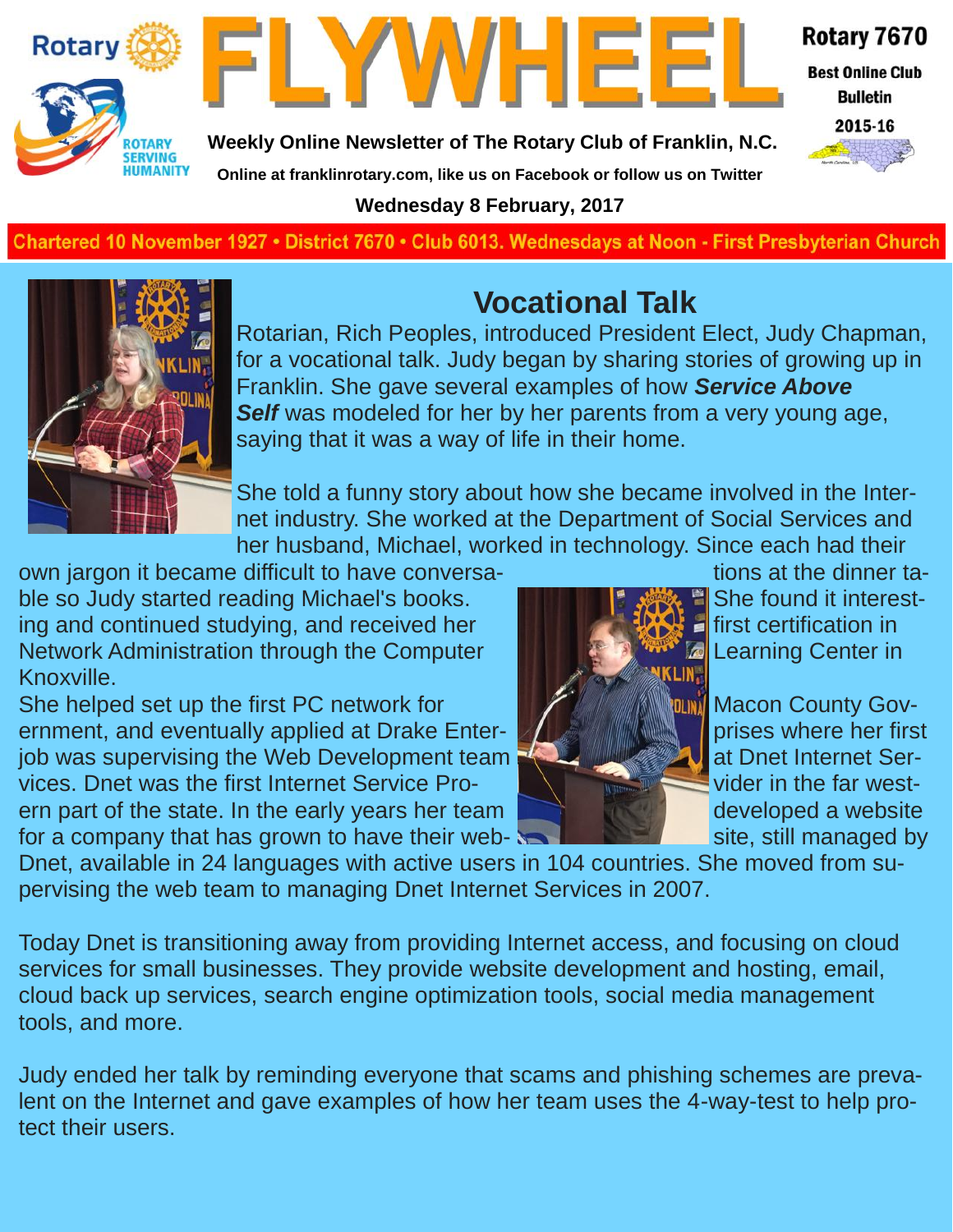



**Weekly Online Newsletter of The Rotary Club of Franklin, N.C. Online at franklinrotary.com, like us on Facebook or follow us on Twitter**

**Wednesday 8 February, 2017**



**Best Online Club Bulletin** 



Chartered 10 November 1927 • District 7670 • Club 6013. Wednesdays at Noon - First Presbyterian Church

#### **March BREW at Currahee!**

Chair Nancie reminds everyone the March BREW Mtg. will be at Currahee Brewing Company in the next few weeks. Annual members please remit \$20 if youd like to continue. Annual members have blue pins and lifetime members have gold. Lifetime is ONLY \$100

#### **Keep Up the Great CART Giving!**

On Wednesday President Lenny announced that thus far the club has



#### **New Meeting day for Evening Club!**

The RC of Franklin Evening satellite Club is now meeting on **Tuesday's 630p at Lazy Hiker.** Tell a friend about the club. Just another Club of Franklin option to serve as a Rotarian!



contributed around \$6000 in CART this year! Tops in the District! Keep on collecting because we know other clubs will sand bag in April! \$800 was collected last week. Great work!

#### **Couple of Reminders**

#### Next board meeting will be this Tuesday Febru-



ary 14th. Will be short..bring your spouse! And next backpacks fill will be Monday 2/27 at CareNet. Both a great way to makeup!

#### **Foundation Contributions**

Mike Norris-foundation chair recently stressed the importance of making your foundation contribu-

tions. He gave the club an update on where it was so far for the year and that you have an opportunity to make it very easy through Rotary Direct. See Mike and he'll get you started!!



## **Got Global Approval!**

President Lenny announced that the Peru



**Rotary** 

Club Of Franklin

Project got Global Grant Approval and look to start that soon!

**Rotary Service 2/15/17**

Greeter: TBA

Prayer/Pledge: Sam Blasingame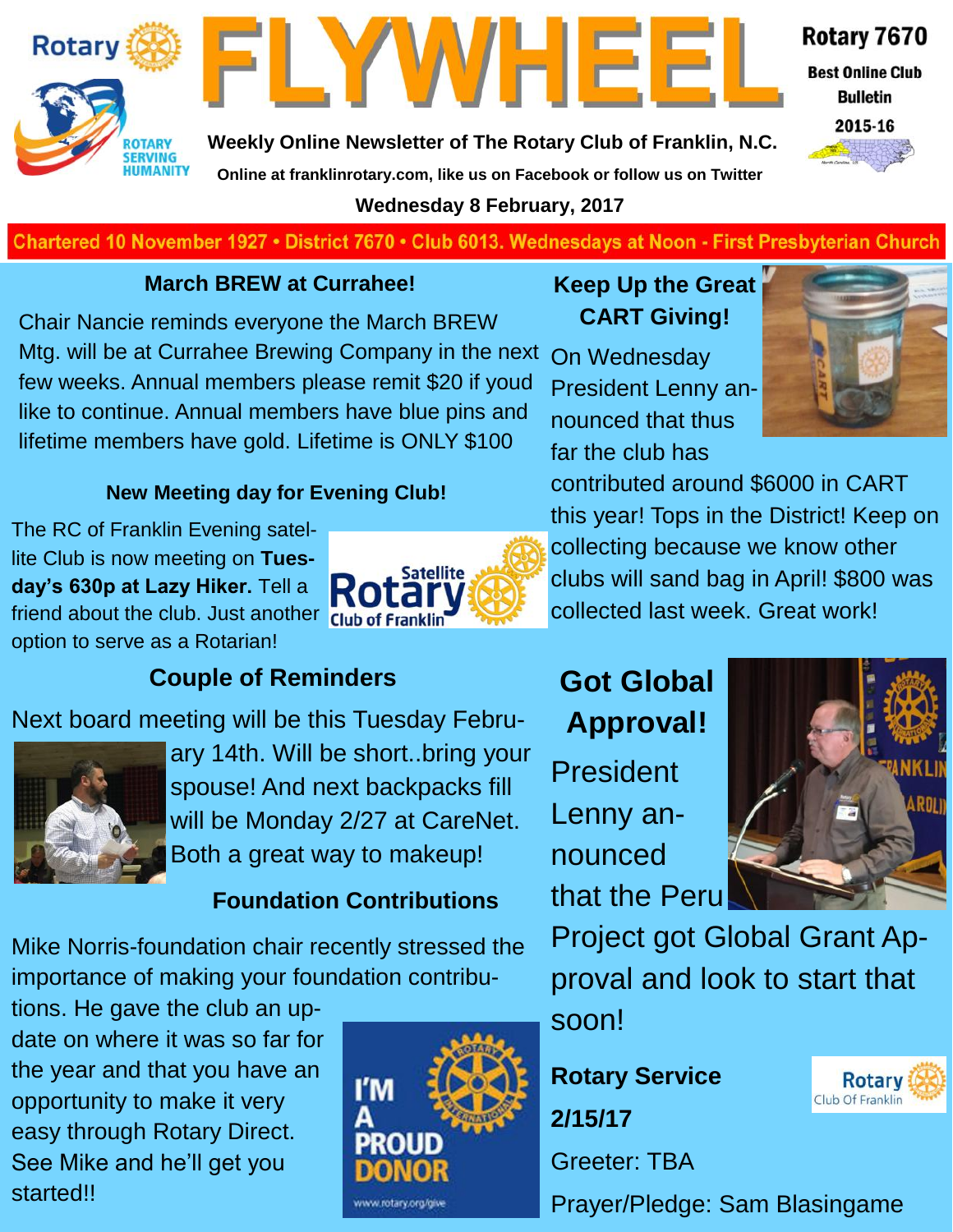



Rotary 7670

**Best Online Club Bulletin** 



**Weekly Online Newsletter of The Rotary Club of Franklin, N.C.**

**Online at franklinrotary.com, like us on Facebook or follow us on Twitter**

**Wednesday 8 February, 2017**

**Charted November 29, 1927 • District 7670 • Club 6013 Wednesdays at Noon - First Presbyterian Church**



### **Notes from The Top**

This week we received word from the District that our Peru Project had been approved to receive DDF funds. This is the final hurdle we had to jump before the project is set in motion. Now WHAT? We begin asking all of the clubs that committed funds to send them in, we upload all of our information to Rotary International and begin making plans for ways we can help beyond our dollars.

It is my hope that we can put together a team of 8-10 Rotarians and friends to travel to Peru to meet and work with the local Rotary Club and the folks this project will be helping. Once we have a start date and a schedule for tasks, we will communicate and begin planning a trip. So, start reading about Peru and saving your money, I am sure it will be a trip to remember!

Who would like \$75.00? Raise your hand! Your Board of Directors voted today to offer a \$75 reimbursement to the first 20 members to sign up for the District Conference in Hickory. This excludes Board members since most will go anyway. This is YOUR opportunity as a member to sign up and attend the first District Conference in NC and in our own District in over 20 years. How do you get your \$75.00?

Log on to DACDB and register. The cost is \$145.00. Once registered, print out a copy to turn in to Jim Garner, our Treasurer. He will then reimburse you \$75.00.

This is as good as it gets! So don't delay, be among the first 20 to register and save \$75.00.

Good Luck.

Lenny

# **AG Sean Needs Flywheel Editor!**

If you are interested in publishing the newsletter each week please see AG Sean. He would like to let someone else do it. Doesn't take more than an hour and a half each week. See Sean or Stephanie Smith!

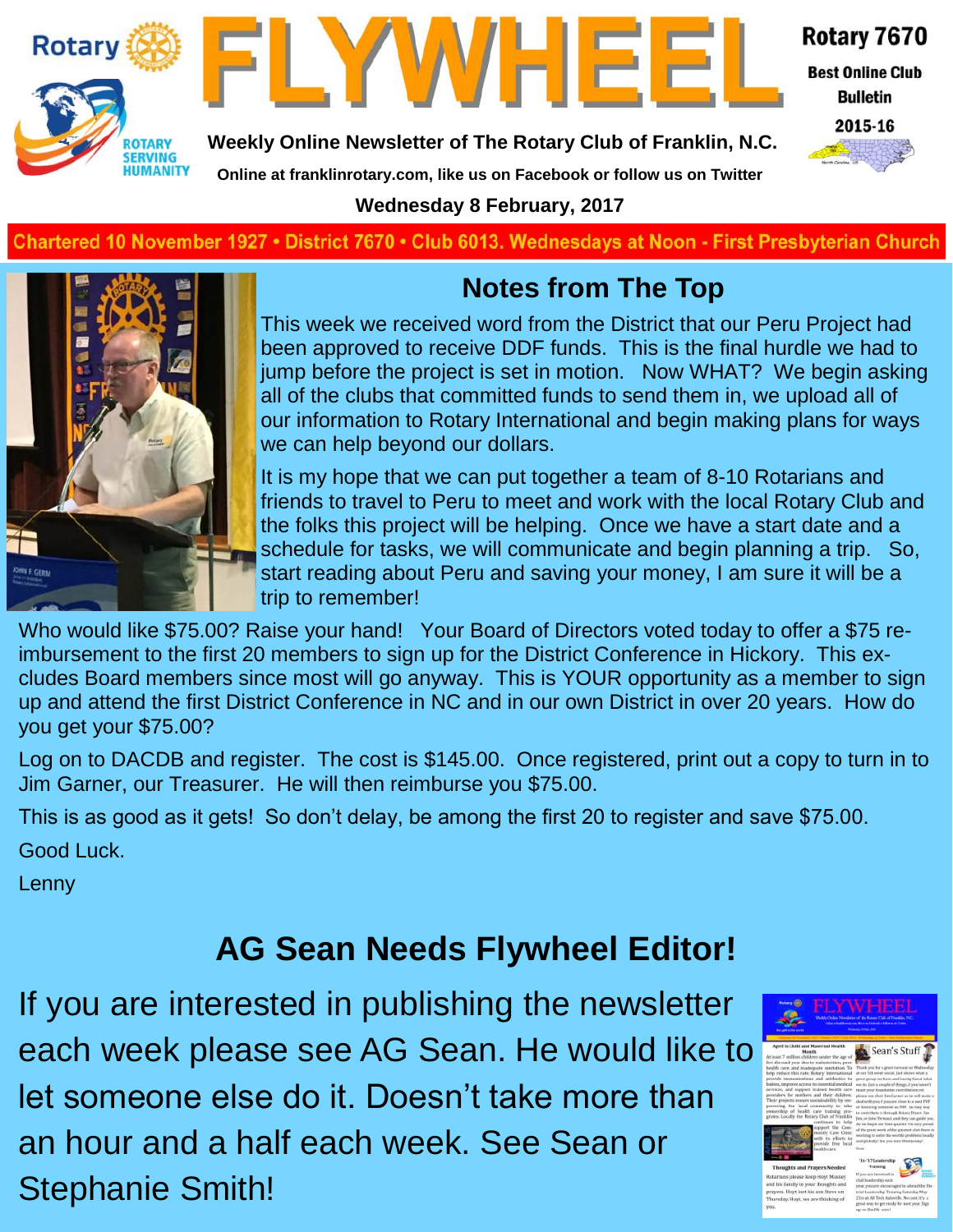



Rotary 7670

**Best Online Club Bulletin** 



**Weekly Online Newsletter of The Rotary Club of Franklin, N.C. Online at franklinrotary.com, like us on Facebook or follow us on Twitter**

**Wednesday 8 February, 2017**

**Charted November 29, 1927 • District 7670 • Club 6013 Wednesdays at Noon - First Presbyterian Church**

## **District Conference April 28th-30th!!**

Nows the time to make plans for the upcoming District Conference in Hickory. There will be a free youth conference on Friday with



the regular conference Saturday and breakfast Sunday. Earn a PHF for registering the highest percentage of Rotarians in your club category size for the Young Leaders and District Conference in Hickory April 28- 30, 2017!! **Register now on DacDb for the conferences!!!District only \$145**

# **Fred's Funnies**

**Aging for Beginners…...**





Last night, my kids and I were sitting in the living room and I said to them, 'I never want to live in a vegetative state, dependent on some

machine and fluids from a bottle. If that ever happens, just pull the plug.'

They got up, unplugged the<br>computer and threw out my wine!!

The little bastards.



**Pierrea**